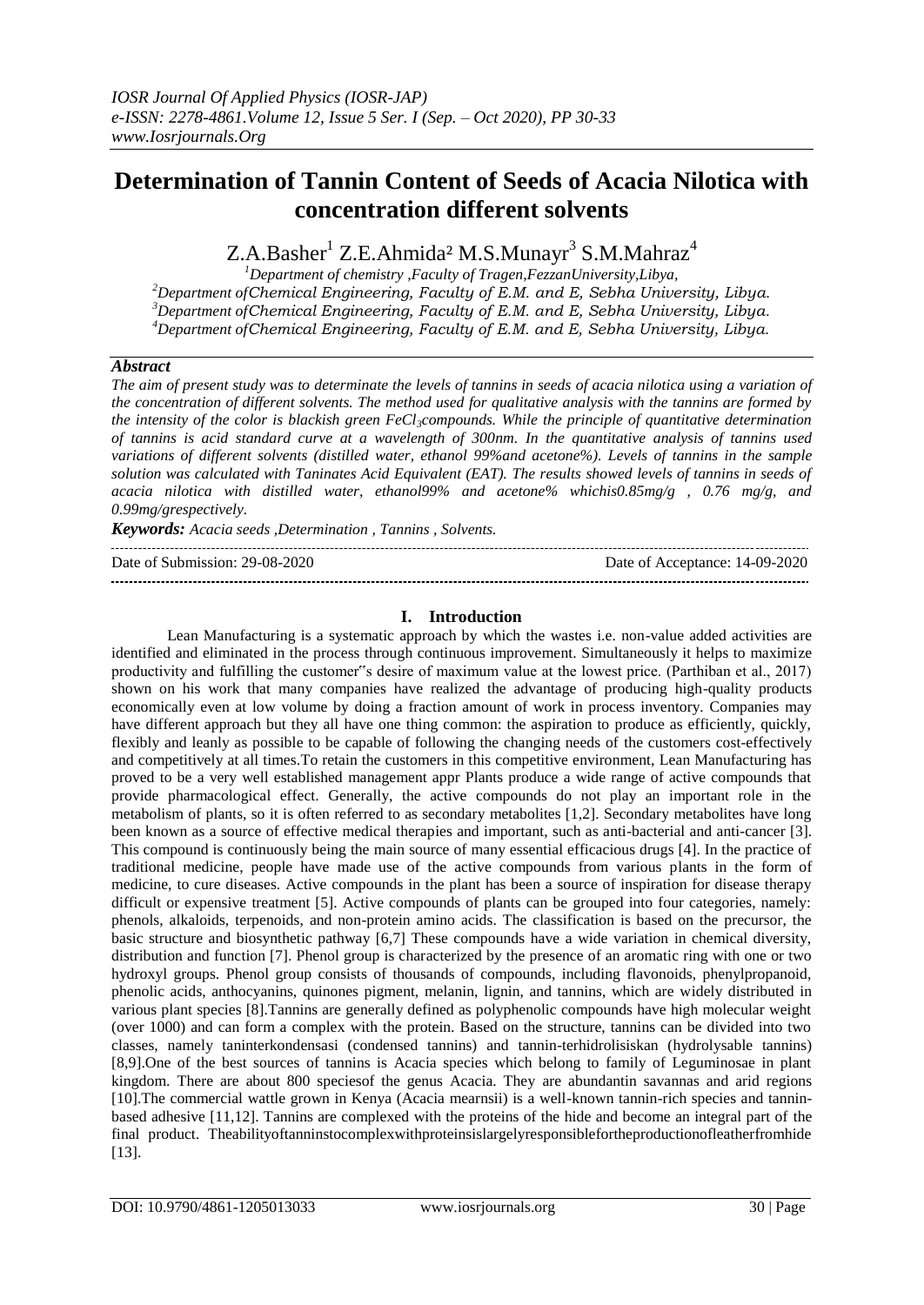## **II. Material And Methods**

#### **1.Equipment and Materials**

The tools used in this study include analytical scales, blenders, sieves, desiccator, petridish, stir bar, beaker, beakers, pipettes, Erlenmeyer flask, evaporator, filter paper,UV-Vis spectrophotometer. Materials used in this Study is the acacia seeds, distilled water, technical ethanol 99%, technical acetone. FolinCiocalteu reagent,  $Na_2CO_3$  7%, 1% FeCl<sub>3</sub>.

#### **2.Research procedures:**

## **2.1 Preparation of sample extract:**

1-Dried acacia seeds for 1 week. Once driedavocado seed blend to a powder and sieved usingasieve.

2- Weighed 10 g of acacia seeds, soaked in soxhlet apparatus in 150 mL of distilled water, ethanol (99%) and acetone (%) for 24 hours and then filtered to obtain a filtrate. Treatment was for 3 days. Filtrate obtained together then evaporated to obtain ethanol and acetone extracts. The evaporated extract was cooled in a desiccator before furtheranalysis.

**2.2 Qualitative Determination of Tannin:** The homogenous sample of each of the samples of the acacia seedswas subjected to phytochemical analysis for qualitative determination of tannin according to the methods described by [14]. The performed qualitative tests were brieflydescribed as:

**Test for Tannins:** To 0.5g of prepared extract, 1ml of distilled water and few drops of ferric chloridewereaddedrespectively.Ablue-black,greenorblue-greenprecipitateindicatesthe presence of tannins.

**2.3.Determinationof tannin content:** 0.5 ml of each sample of acacia seeds extracts of distilled water, Ethanol (99%) and acetone( %) were made up to 7ml with distilled water 8mM potassium ferric cyanide and 20 mM ferric chloride prepared in 0.1M hydrochloric acid were added respectively. The contents were mixed and optical density was measured at 300 nmTannin acid was used as standard . Tannin content was expressed as mg of tannin per gram of plant tissue (mg TA/g).

#### **III. Results And Discussion**

Plants have been used as drugs and remedies for various diseases. The preliminary phytochemical analysis revealed the presence of various phytoconstituents such as aminoacids, cardiac glycosides, alkaloids, steroids, flavonoids and tannins.The biological activities such as antimicrobial and anthelmintic activities exhibited by plants are due to the presence of phytoconstituents tannins and flavonoids. Many therapeutic actions of tannin have been reported. Report by [15] showed that tannin could be used for healing of wounds and inflamed mucous membranes. Tannins are reported to exhibit anti-diuretic [16], anti-inflammatory and antibacterial [17,18], antiulcer [19,20,21], antidiarrheal [22,23,24,25], antiviral and anti-tumor activities. It is also reported to be able to inhibit HIV replication selectively [26].

Qualitative test tannins using FeCl3phytochemical test conducted in this study that adding Crude extract of acacia seeds with 1% FeCl3 reagent. results indicate a change in the color of blackish green. determination of total content of tannins in seeds of acacia using total phenol method using FolinCiocalteu reagent and standardtanat acid. Determination of total phenol is used to determine the content of tannin contained in each sample. Folin method does not distinguish between types of phenolic components. The more the number of phenolic hydroxyl group, the greater the concentration of phenolic components were detected [27]. The determination of tannin content was measured using a standard curve tanat acid ( $g / I$ ) as shown in Table (1).

| Concentration | Absorbance (300nm) |  |
|---------------|--------------------|--|
| (g/l)         |                    |  |
| 0.0012        | 4.12               |  |
| 0.0010        | 3.53               |  |
| 0.0008        | 3.06               |  |
| 0.0006        | 2.27               |  |
| 0.0004        | 1.64               |  |
| 0.0002        | 0.81               |  |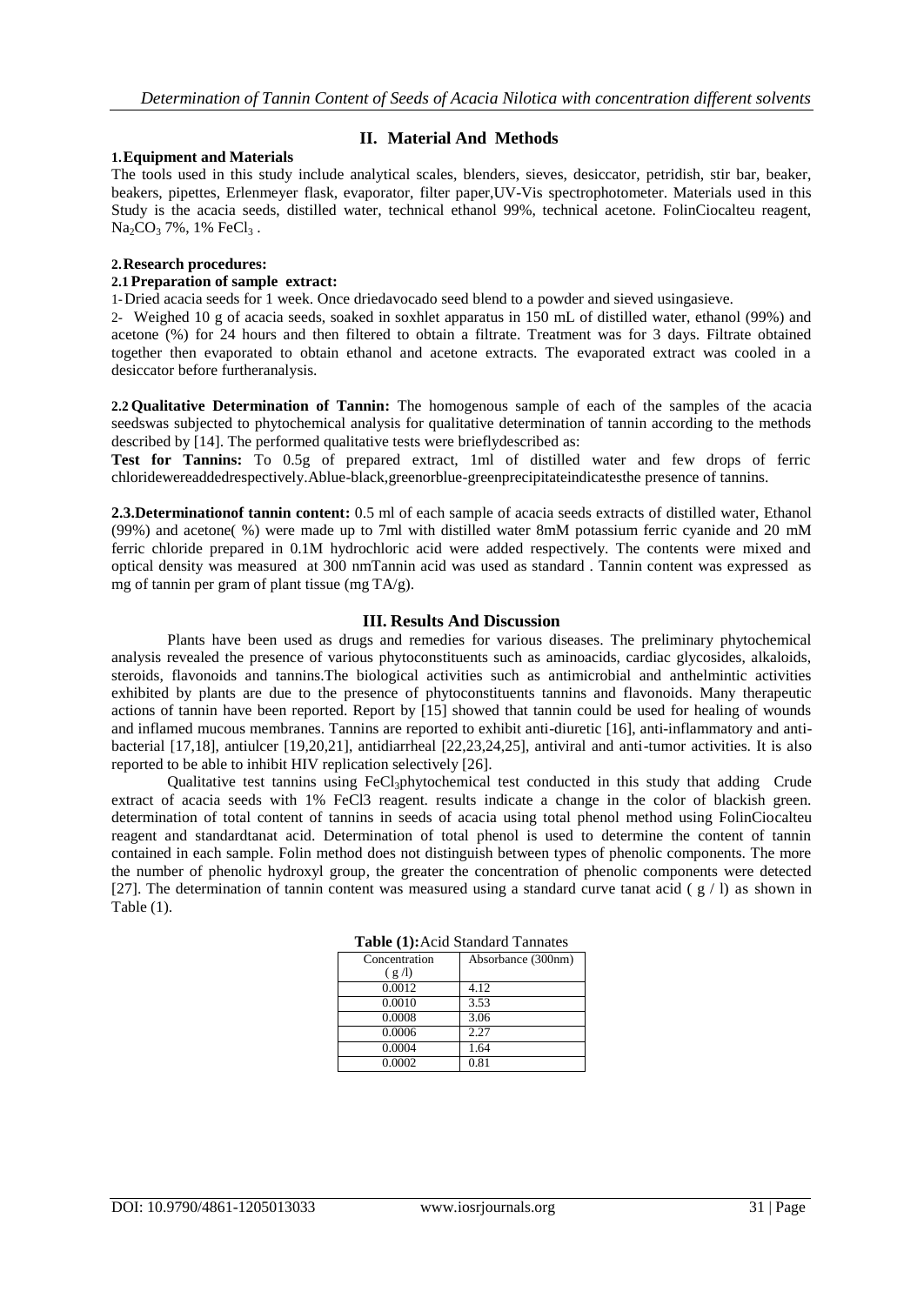

The tannin content was measured using a standard curve showed in figure (1):

There is no single protocol for extracting tannins from all plant material. The procedures used for tannins are widely variable.[28] It may be that acetone in the extraction solvent increases the total yield by inhibiting interactions between tannins and proteins during extraction[28] or even by breaking hydrogen bonds between tannin-protein complexes.[29]Total tannin content of acaciaseedsextract can be seen in Table 2.The content of total tannins expressed in mg / l of acid tannin. Table (2) shows that the highest content of total tannins contained in theacetoneextract tannin higher levels compared with the otherextracts.

**Table (2):** Tannin content in the acacia seeds which extracted with different Solvents

| Solvent         | Yield(mg) | %Of Tannin |
|-----------------|-----------|------------|
| distilled water | ).85      | ን 0085     |
| ethanol $(99%)$ | ).76      | ን 0076     |
| acetone         | ) 99      | J 0099     |

The tannin content was measured using the acacia seeds which extracted with different Solvents showed in figure (2):



The quantitative determination of tannin content in theacacia seeds of the plant showed the presence of varying concentrations 0.76 to 0.99 mg foracacia extract seeds. acetoneextract possess highest concentration of tannin 0.99 mg for acacia extract seeds. The ethanolextract contains less amount of tannin content 0.76 mg.

## **IV. Conclusion**

We can conclude that, among the three Acacia species studied, Acacia nilotica is the richest in tannins content, and within the Acacia nilotica parts, mature and immature fruits were the highest in tannins content, while the barks of the three Acacia species were the least. Folin-Denis method for total phenolic materials, followed by precipitation of tannins by hide-powder, is a suitable procedure for evaluation of tannins content.

#### **v.References**

[1]. Stepp JR and Moerman DE 2001; the importance of weeds in ethnopharmacology journal of ethnopharmacology75 : 19-23

[2]. Liu, Z., S.B. Carpenter, W.J. Bourgeois, Y. Yu, R.J.Constantin, M.J. Falcon, and J.C. Adam. 1998.Variation in the secondary

metabolite camptothecininrelation to tissue age and season in Camptothecaacuminata. Tree Physiology 18: 265-270. [3]. Cragg, G.M. 1997. Natural products in drug discovery and development. Journal of Natural Product60:52-60.